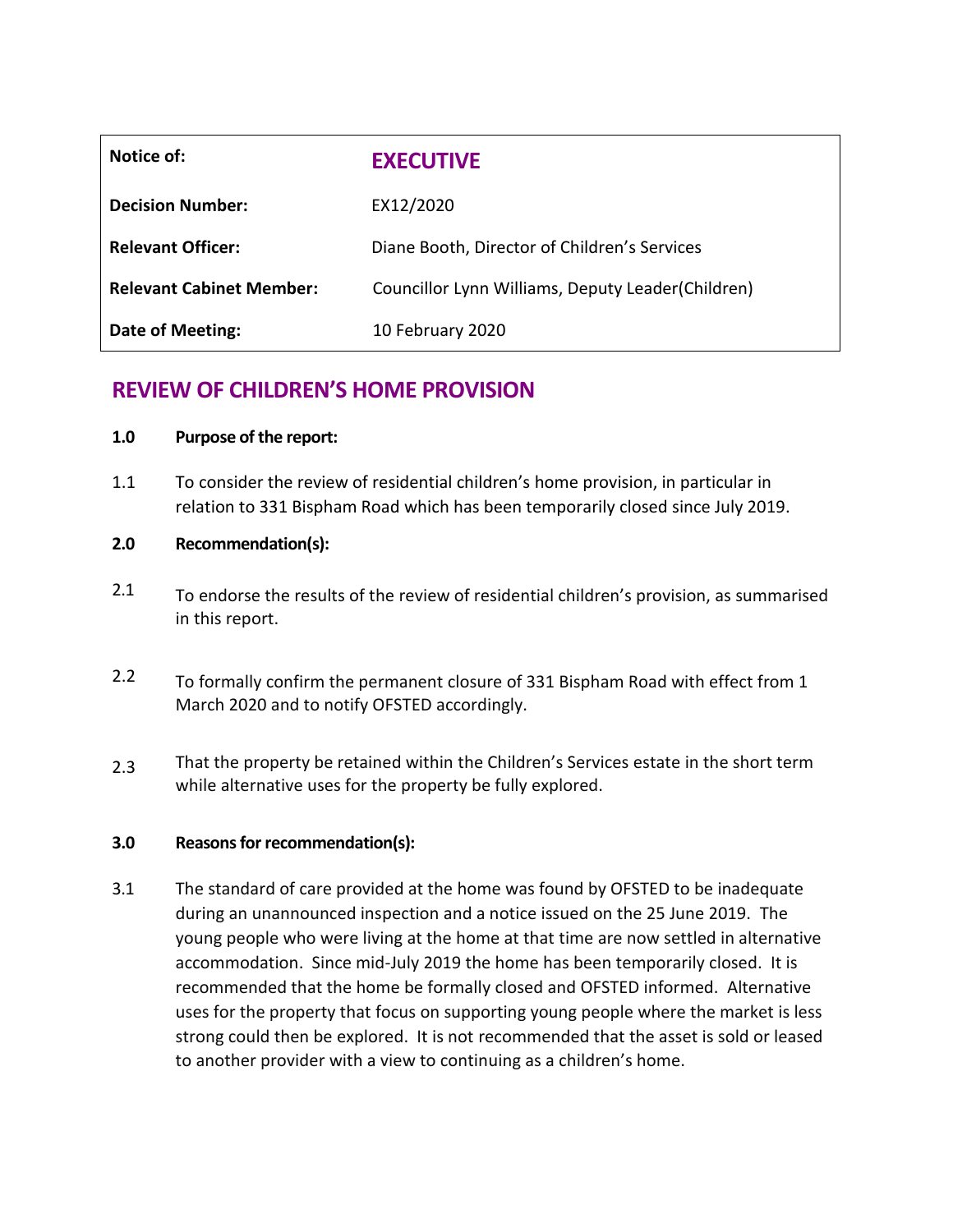- 3.2a Is the recommendation contrary to a plan or strategy adopted or approved by the Council? No
- 3.2b Is the recommendation in accordance with the Council's approved budget? Yes
- **3.3** Other alternative options to be considered:

Do not close home, home will continue to be subject to inspection by OFSTED and costs incurred on staffing pending a long term outcome.

#### **4.0 Council priority:**

4.1 The relevant Council priority is: "Communities: Creating stronger communities and increasing resilience".

#### **5.0 Background information**

- 5.1 The home at 331 Bispham Road was found to be inadequate by OFSTED in their inspection in June 2019.
- 5.2 Immediate action was taken to safeguard the wellbeing of the residents, who with the support of their social workers and staff at the home, were able to move to new accommodation. The home was temporarily closed in July 2019. (decision PH41/2019 refers).
- 5.3 Blackpool Council has three residential homes for children registered with OFSTED. There is a six bedded residential home in Bispham owned and run by the Council which is the only long term residential home which was designed to provide residential accommodation for young people over 13 years old that is stable, secure and long lasting. Hornby Road is a provision which supports families with children with disabilities with respite. The Link is a provision designed to support families where there are children and young people on the edge of care to develop strategies that help them to stay together.
- 5.4 As a local authority, the Council increasingly seeking to ensure that children and young people are supported in a home that helps them achieve as close to normal family life as possible. The aim is to increase the proportion of our children who are placed in foster placements in local families and ensure that the Council only place children in a residential care environment when their needs cannot be met in a family home environment. Over time, it has been difficult for the home in Bispham to offer accommodation to six Blackpool children who are well matched to live together in a group living arrangement. The home has not been able to routinely meet the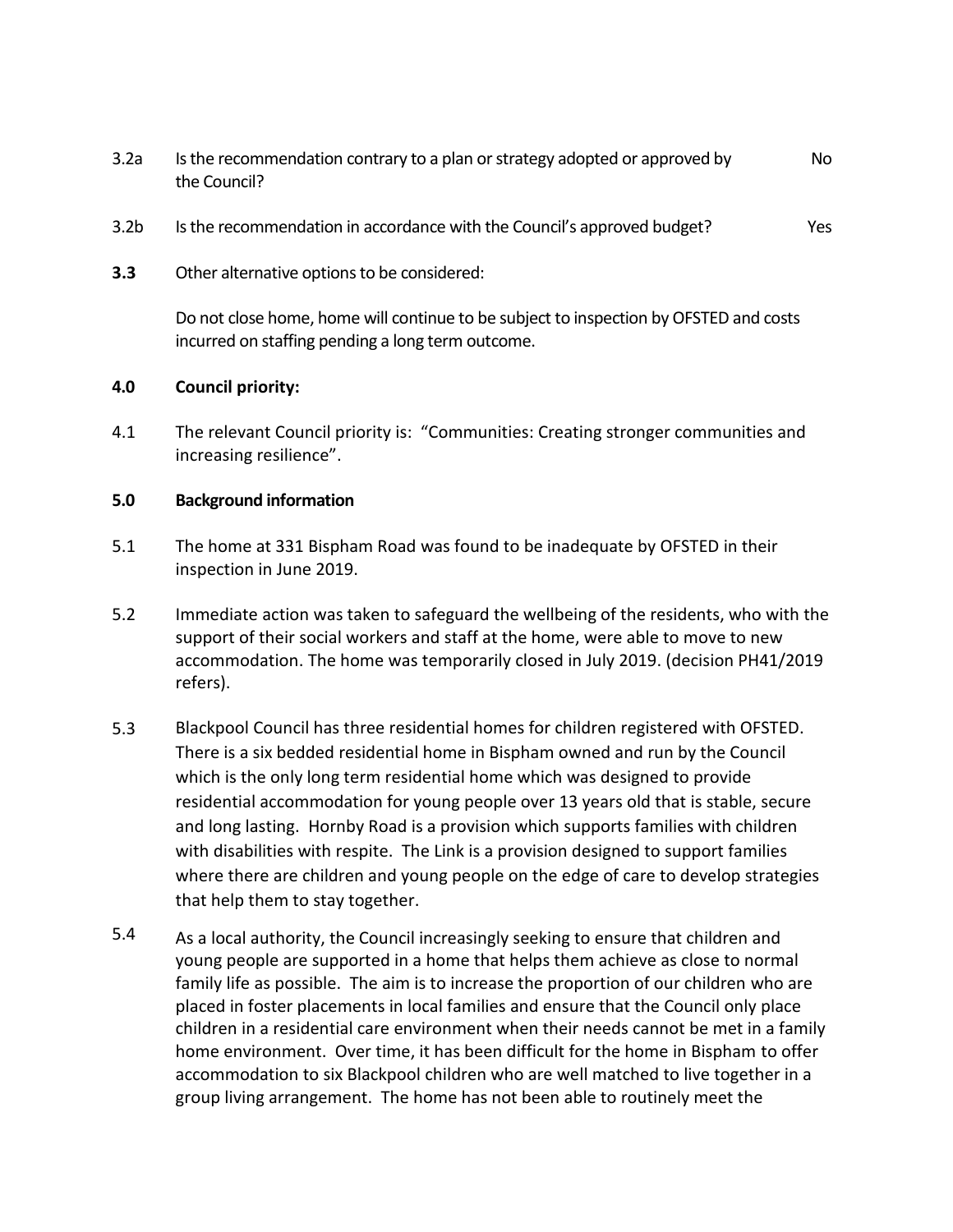complex therapeutic needs of children who cannot be (at the time that a placement is sought) either be met in foster care or supported by private residential providers in the local area under the North West framework, not least because such needs can often not easily be met alongside five other children.

5.5 Locally, there are a number of residential homes in Blackpool and across the Fylde Coast. There are 70 beds (excluding Hornby Road, the Link and Bispham) available in registered homes in Blackpool. When the beds in these homes are not in use by Blackpool, they are actively marketed to other local authorities. When children are accommodated by other local authorities in Blackpool this can be impactful on other local services, for example when children are missing from home, require support from the youth justice service and/ or have complex health needs. When a residential placement is sought that could be met at Bispham, it is usually the case that one can be found in the area and within agreed framework costs. As a result, over the past 2 years and longer, the home has not been operating at full capacity. For 78% of the time, the home has been operating at 66% capacity, for 15% of the time at 50% capacity and for 5% of the time, a 33% capacity.



5.6 Irrespective of the number of beds occupied at the home the base costs to the local authority are static. At full capacity the cost based on current staffing levels per bed per week is just over £2,000 per week. This compares favourably to similar placements in the private sector locally. At 66% capacity, the cost per bed per week is just over £3,000 per week. This is close to the average market placement cost for our current looked after cohort, but this figure includes young people who are complex and have high placement costs – whose needs could not be met at 331 Bispham Road. At 50% capacity the cost per bed per week exceeds £4,000 and at 33%, £6,000. These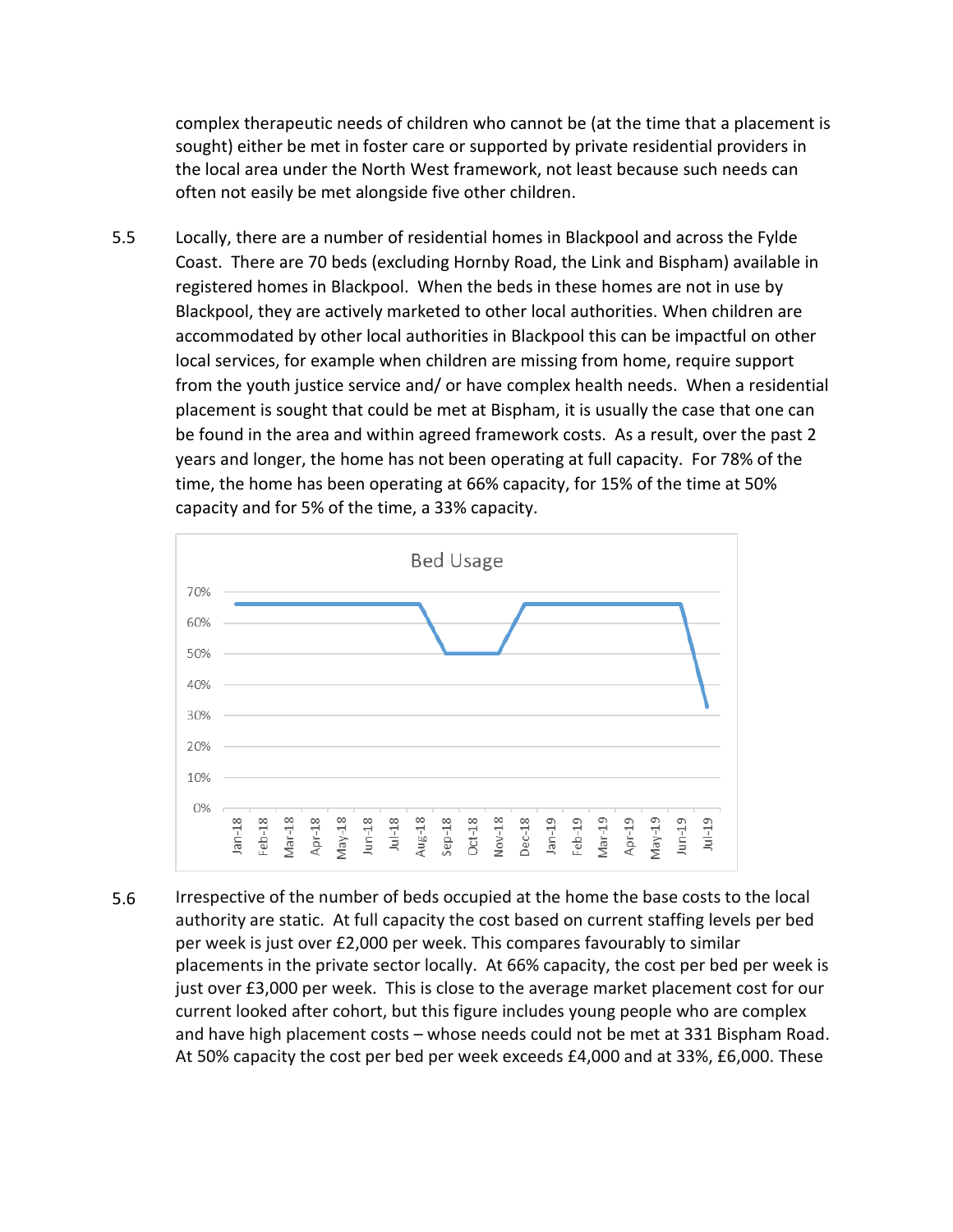figures exclude any overspends in the budget.

5.7 The market has developed significantly in recent years, and the provision of support within a family setting with enhanced interventions mean that children who would traditionally have struggled to find and settle in a foster placement can now be supported in specialist placements. These placements are provided at a cost of between £1,000 and £1,200 per week, and, when they work well, offer stable family homes for children who have experienced and continue to experience the effects of neglect and trauma. We are seeking to further develop this market in and around Blackpool and expand significantly the provision of foster care directly commissioned with families by the local authority.

The home does not lend itself well to a modern group living environment for young people. The Service Manager for the service has expressed concern that significant structural change would be required in order to create an environment where children and young people could be best supported.

## 5.8 **Outcomes**

Over the past 19 months, five children have left the home at Bispham. One of these children went on to live in semi-independent living which would be a positive next step toward independence. Four children had to leave the home and move to another residential placement more able to meet their needs, suggesting that a core aim of providing stable long term placements that end only for a child or young person to be reunited with their family, move in to more independent living or leave a group home environment to live with a foster family is not met in most cases. It should be noted that these were not short term placements with a view to moving on, the average length of stay across this cohort has been 406 days.

## 5.9 **Demand**

There have been 32 requests to the placement search team over the past 8 months (Jan to August 2019) for children over the age of 13 seeking residential based support. This is an average of 4 per month. Most searches are initiated because of problems at an existing placement, some of which are resolved without the need for a move. In some cases, alternative placement types, such as foster care, are secured. In all cases where residential care was sought, a placement has been secured. Removing the internal provision has not impacted on the ability to secure standard residential placements in the market.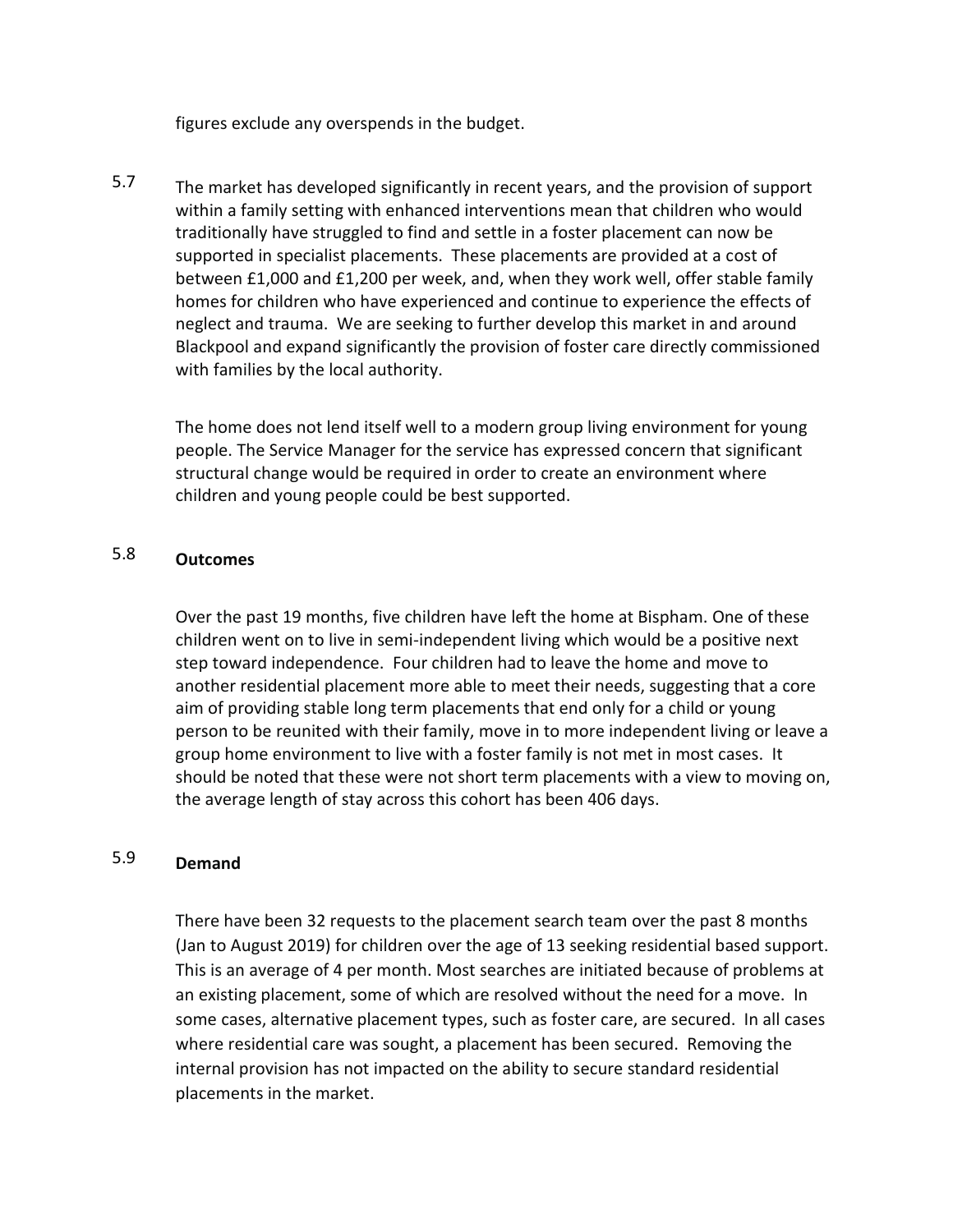- 5.10 Does the information submitted include any exempt information? No
- **6.0 List of Appendices:**
- 6.1 None.
- **7.0 Legal considerations:**
- 7.1 None.

## **8.0 Human resources considerations:**

8.1 Staff will be supported through the redeployment process in to other positions available across Children's Services supporting children, young people and families. There would be 11 staff impacted by this change.

## **9.0 Equalities considerations:**

9.1 Equality Impact assessment has been completed.

## **10.0 Financial considerations:**

10.1 The home, while not operating, is incurring costs in staffing, who are currently temporarily redeployed across the service. This cost will reduce as these staff are supported in to alternative employment. Redeployment will initially be concentrated on roles that have the potential to reduce placement demand. Any staff savings from natural wastage will also be redirected to services that can help reduce placement demand.

#### **11.0 Risk management considerations:**

11.1 Financial risk of not closing the home – ongoing costs will add to cost pressures in Children's Budget. There is significant reputational risk to operating a home deemed inadequate,

#### **12.0 Ethical considerations:**

- 12.1 The Council would not currently be running any internal long term residential care provision. Short term provision remains within the Council's portfolio.
- 12.2 Fewer than 20% of children's homes is run by a council and according to OFSTED more than a quarter of councils in England have no provision of their own within their boundaries. Blackpool Council would continue to be a council running their own provision despite this proposed change.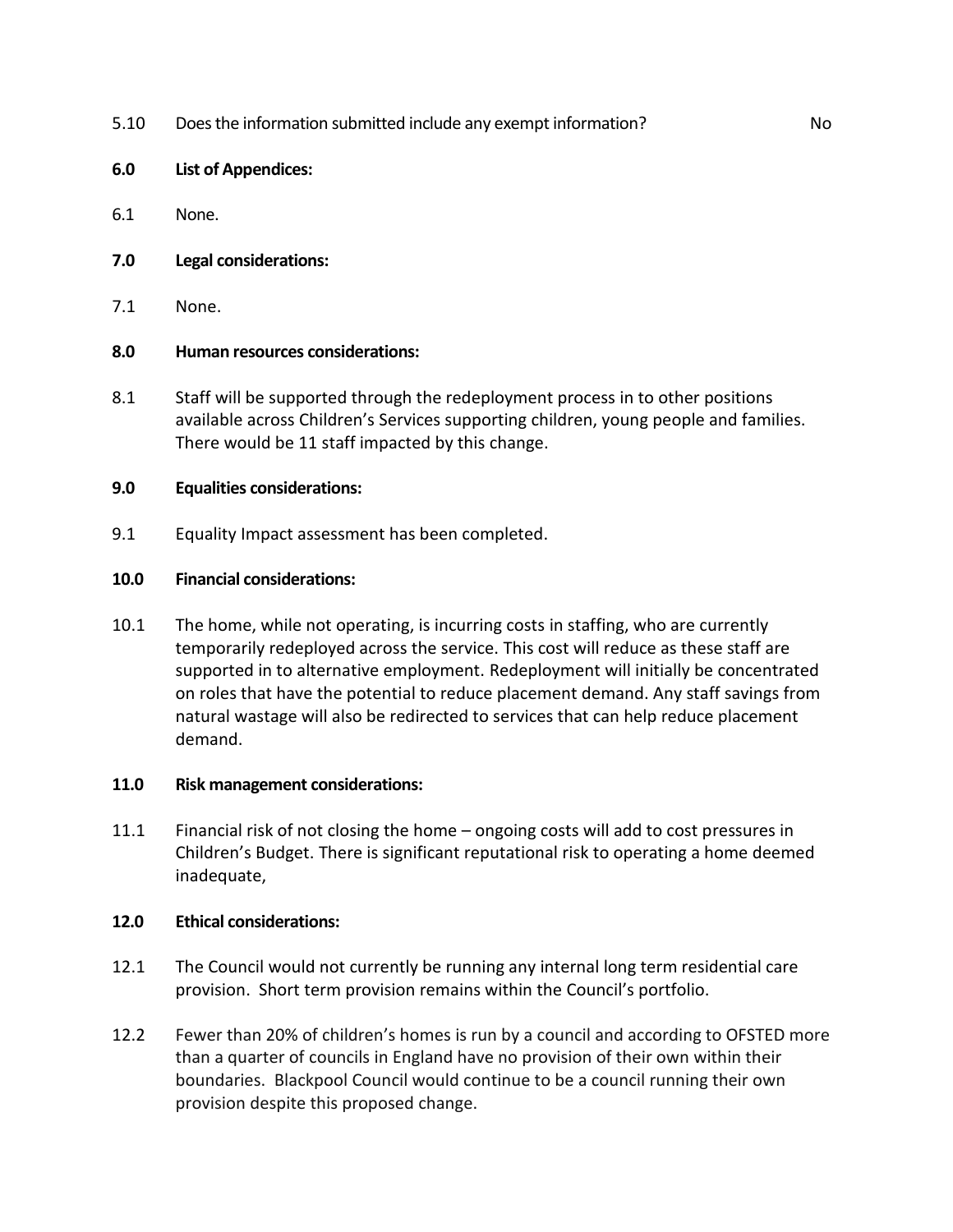12.3 In some areas, the provision of long term residential care within the boundaries of the Local Authority does not meet demand. In these areas there is an argument for Councils to run small, family like, homes to provide long term support. This is not the case in Blackpool, where the number of beds available exceeds local demand. This is resource is currently meeting the needs of other local authorities who are placing at a distance.

## **13.0 Internal/external consultation undertaken:**

13.1 Impacted staff are in formal consultation.

## **14.0 Background papers:**

- 14.1 None.
- **15.0 0Key decision information**:

| 15.1 | Is this a key decision?                                                  | Yes.    |
|------|--------------------------------------------------------------------------|---------|
| 15.2 | If so, Forward Plan reference number:                                    | 17/2019 |
| 15.3 | If a key decision, is the decision required in less than five days?      | No.     |
| 15.4 | If yes, please describe the reason for urgency:                          |         |
| 16.0 | <b>Call-in information:</b>                                              |         |
| 16.1 | Are there any grounds for urgency, which would cause this decision to be |         |

exempt from the call-in process? No

16.2 If **yes**, please give reason: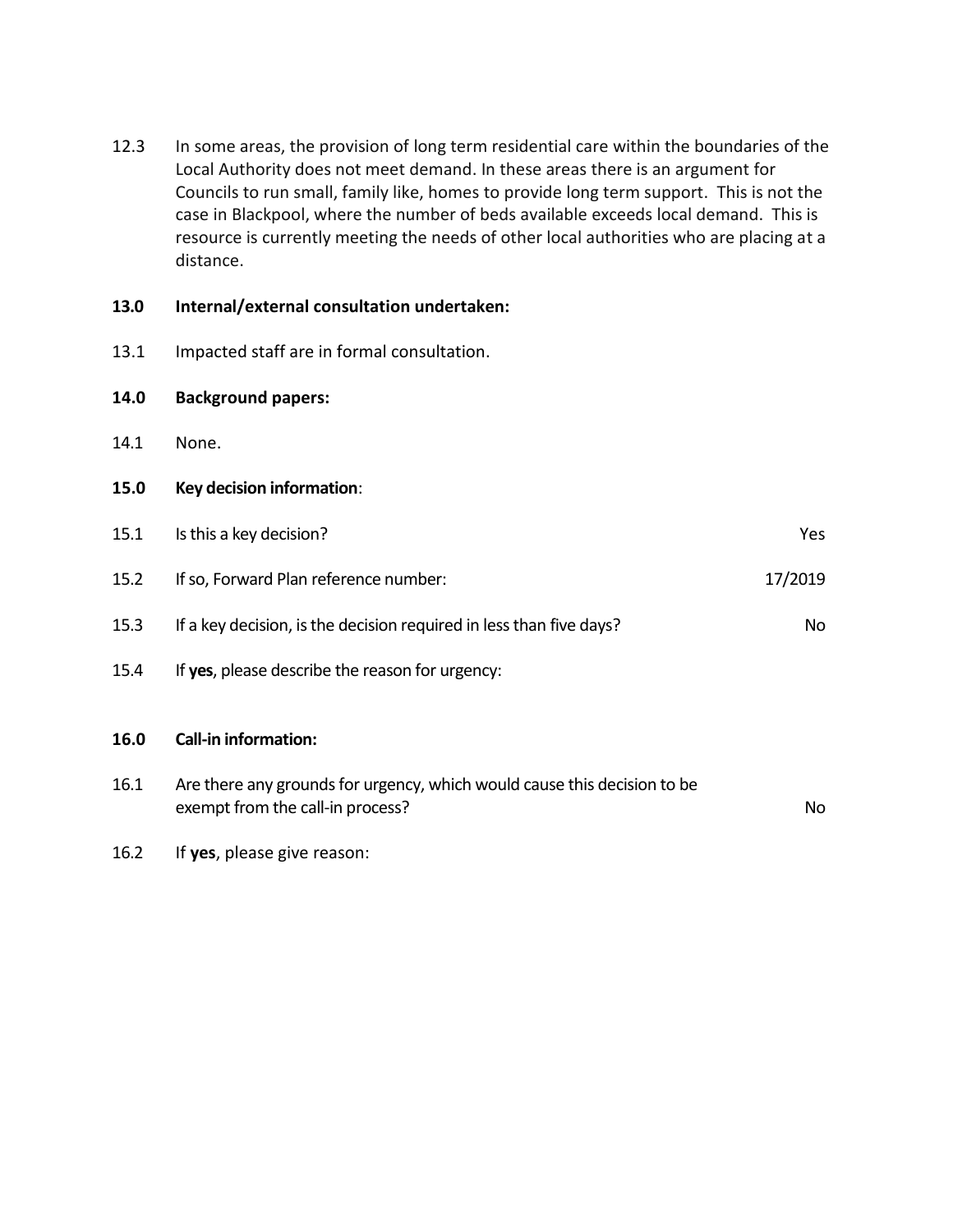## **TO BE COMPLETED BY THE HEAD OF DEMOCRATIC GOVERNANCE**

## **17.0 Scrutiny Committee Chairman (where appropriate):**

Date informed: 31 January 2020 Date approved:

- **18.0 Declarations of interest (if applicable):**
- 18.1 None.

#### **19.0 Executive decision:**

- 19.1 The Executive agreed the recommendations as outlined above namely:
	- 1. To endorse the results of the review of residential children's provision, as summarised in this report.
	- 2. To formally confirm the permanent closure of 331 Bispham Road with effect from 1 March 2020 and to notify OFSTED accordingly.
	- 3. That the property be retained within the Children's Services estate in the short term while alternative uses for the property be fully explored.

## **20.0 Date of Decision:**

20.1 10 February 2020

## **21.0 Reason(s) for decision:**

21.1 The standard of care provided at the home was found by OFSTED to be inadequate during an unannounced inspection and a notice issued on the 25 June 2019. The young people who were living at the home at that time are now settled in alternative accommodation. Since mid-July 2019 the home has been temporarily closed. It is recommended that the home be formally closed and OFSTED informed. Alternative uses for the property that focus on supporting young people where the market is less strong could then be explored. It is not recommended that the asset is sold or leased to another provider with a view to continuing as a children's home.

#### **22.0 1Date Decision published:**

22.1 11 February 2020